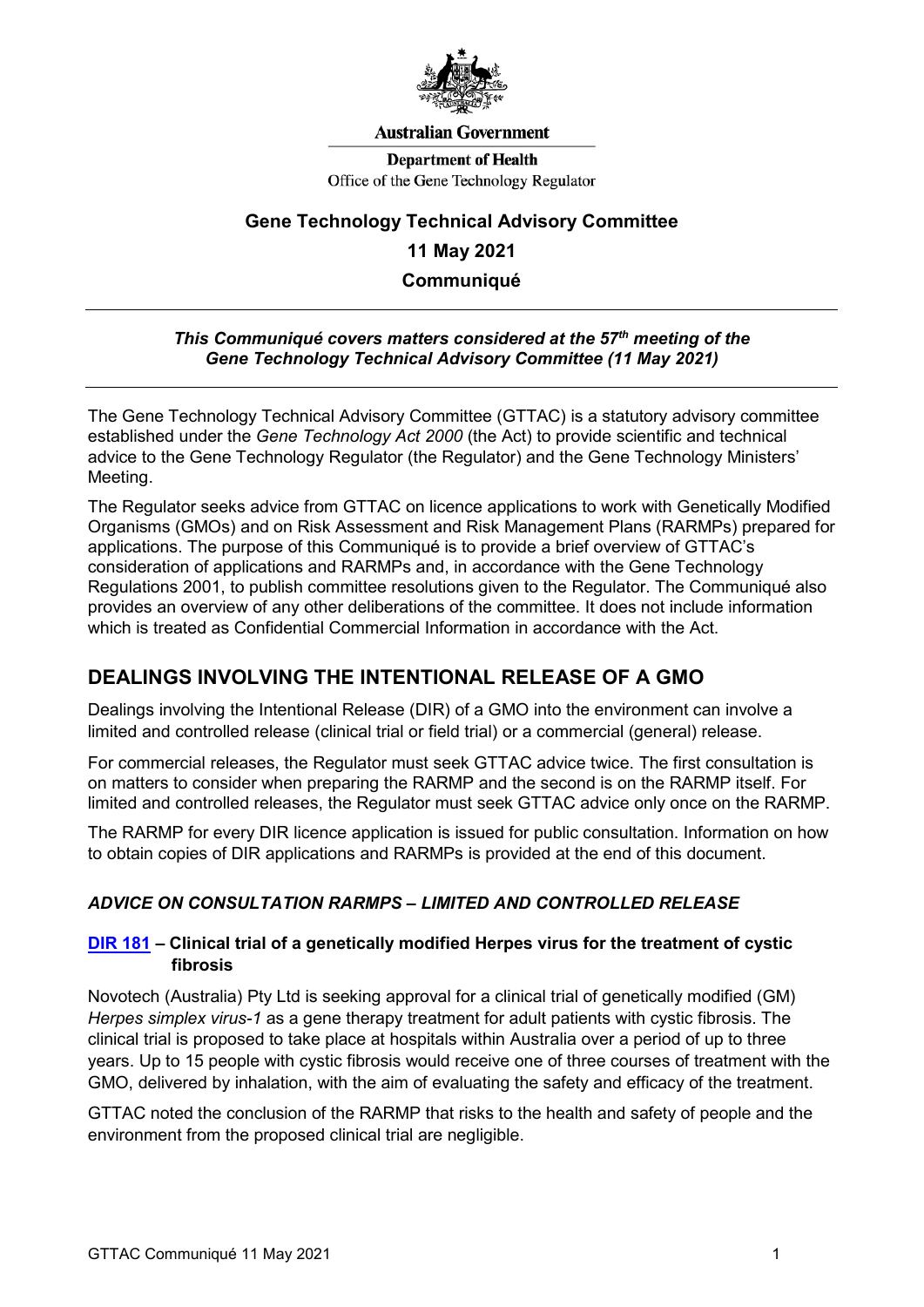The Committee referred to the proposal for a clinical staff member to be in the room with the patient during administration of the GMO and for 60 minutes afterwards. Members considered additional measures that could be used to limit exposure of clinical staff to the GMO.

GTTAC discussed the following matters:

- the extremely low likelihood of harm to people other than the patient expressing the cystic fibrosis transmembrane conductance regulator (CFTR) gene following exposure to the GMO
- the possibility of recombination of the GMO with a wild type herpes simplex virus (HSV-1) restoring replication competency
- the possibility that trial participants may shed the GMO in the weeks after administration.

GTTAC agreed to the following resolutions.

#### **Resolutions**

- The Regulator should further consider controls to limit exposure of people other than trial participants.
- The Regulator should consider whether further information about overexpression of the CFTR gene could be included in the RARMP.
- The committee agrees that all plausible risk scenarios have been identified.

#### **[DIR 183](http://www.ogtr.gov.au/internet/ogtr/publishing.nsf/Content/DIR183) – Clinical trial with genetically modified** *E. coli* **to reduce antibiotic resistance**

Licence application DIR 183 from the Westmead Institute for Medical Research is for a clinical trial to evaluate the safety and efficacy of GM *E.coli* to deliver genes that restore sensitivity to antibiotics in gut bacteria.

GTTAC noted the conclusion of the RARMP that risks to the health and safety of people or the environment from the proposed clinical trial are negligible.

The Committee discussed the past use of tetracycline in livestock but did not consider the residual presence of tetracycline in these environments to be a concern.

GTTAC discussed the potential exposure of people or animals to the GMO as a result of the GMO being shed into sewage and waste water, and agreed this did not pose a plausible risk. Members agreed with the uncertainty identified in the RARMP around the transferability of data from nonclinical studies in model species to humans.

GTTAC agreed to the following resolutions.

### **Resolutions**

- The committee agrees all plausible risk scenarios have been identified.
- The committee agrees the proposed limits and controls are appropriate.
- The committee did not identify additional information to be considered.
- The committee agrees with the overall conclusions of the RARMP.

#### **[DIR 184](http://www.ogtr.gov.au/internet/ogtr/publishing.nsf/Content/DIR184) – Clinical trial with a genetically modified human adenovirus COVID-19 vaccine**

Avance Clinical Pty Ltd is seeking approval for the clinical trial of a COVID-19 vaccine in Australia. The purpose of this clinical trial is to evaluate the safety and tolerability of a GM vaccine for COVID-19. This clinical trial involves intranasal administration of the GM vaccine, which is different to the intramuscular administration of current COVID-19 vaccines.